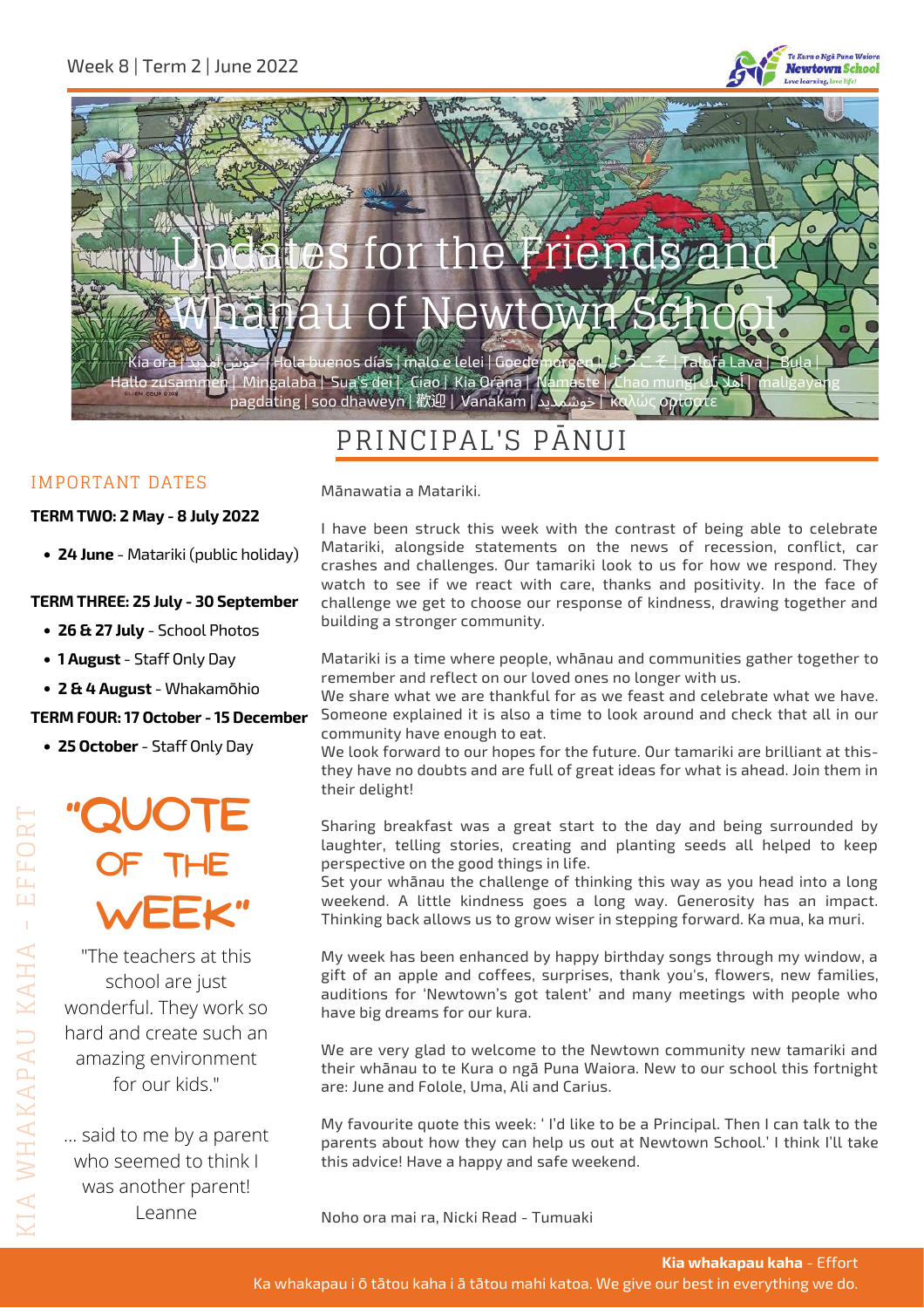Week 8 | Term 2 | June 2022

STAFF SPOTLIGHT

#### **Sam Sun**



Ko Sam tōku ingoa.

I am a teaching assistant supporting the students and staff in our amazing kura. You'll see me in Whānau Tūī, Whānau Harakeke and in our school library. . . although I have been spotted in other places around the school too.

My kids, Daniel and Shannon, went to Newtown School - they left and I got to stay here.

I am lucky to be a part of the Newtown School community and more often, than not, my job doesn't actually feel like work!

Julie and Melissa here - Sam does so much more than she is willing to take credit for. Sam is our school librarian, she feeds our students who don't have lunch and is a friend to all. She always has a smile on her face and is willing to help out with anything, no matter how big or small.

## **Conor Clowes**

Kia ora everybody my name is Conor, I am the caretaker for Newtown School. I have been here since the beginning of the year. I really enjoy the diversity of my work here at Newtown, from landscaping to general caretaking.

I am originally from Dublin, Ireland have been in NZ for the past 9 years. I am a builder by trade. My passions are in fitness, I'm a personal trainer at night and I have one more paper to complete my Physio Therapy degree. My dream is to have my own clinic at home where there is a more personal touch.

I am a Dad to two girls, Nevaeh and Alianna who keep me on my toes.



# Celebrations

- Our teachers have completed their mid year assessments - Yay!
- Our Matariki breakfast was a huge success a massive turnout from whānau - thank you!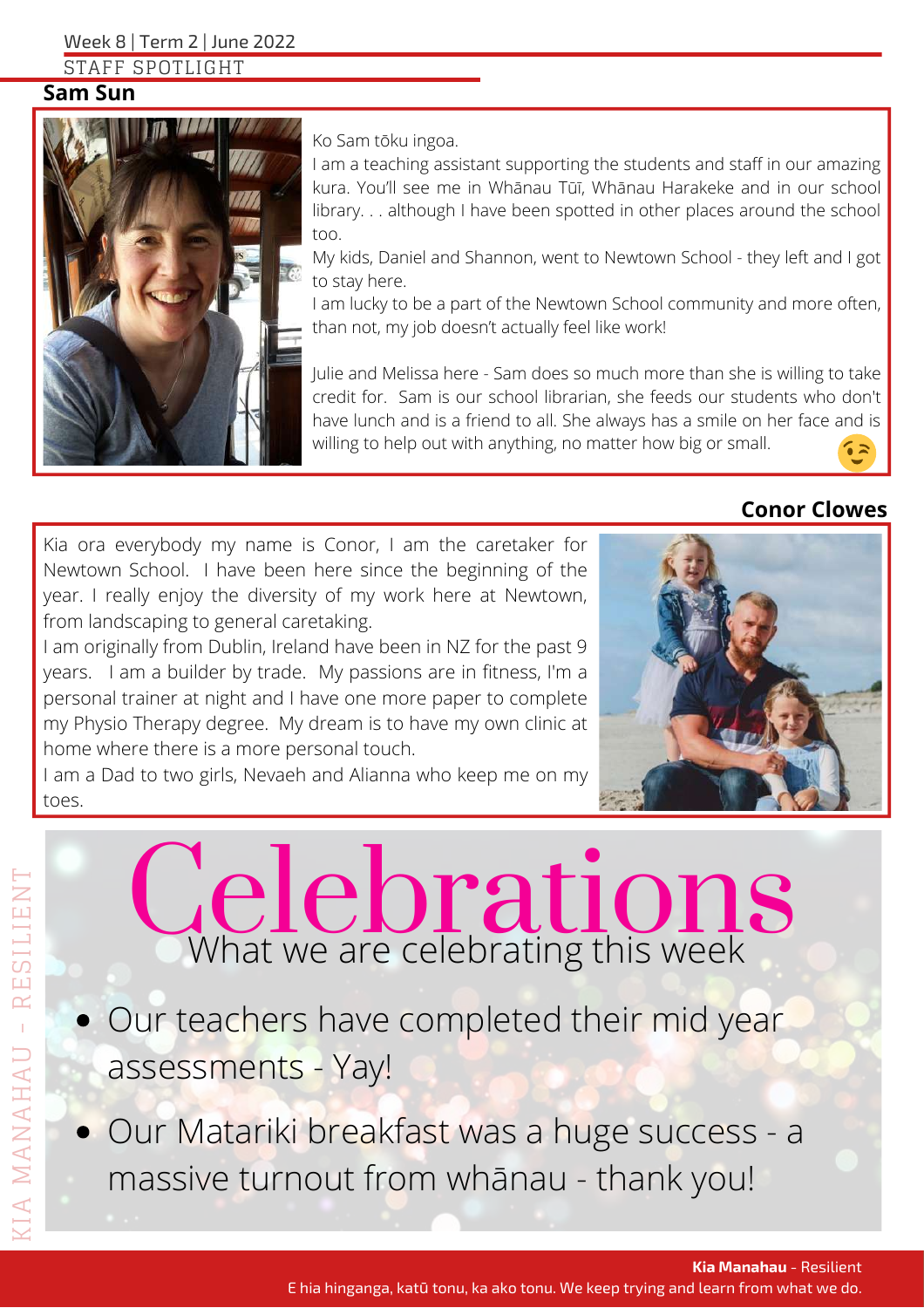## **Board of Trustees Spotlight Joe Winkels**

Ko Te Ahuahu tōku maunga Ko Ōmāpere tōku roto Ko Ngātokimatawhaorua tōku waka Ko Ngāti Hineira, ko Te Uri Taniwha, rātou ko Ngāti Rangi ōku hapū Ko NgāPuhi Nui Tonu Tōku iwi Ko Joe Paku Rocky, raua ko Manaia-Leigh āku tamariki Ko Filipa tōku wahine toa Ko Joe Winkels āhau

Tēnā koutou o whānau whānui Te Kura o Ngā Puna Waiora

My name is Joe and I am one of the parent trustees on the board, our son Joe Paku is Tau Rima (Yr5) in Ngāti kotahitanga, our younger son, Rocky is at Te Kura Kaupapa Māori o Ngā Mokopuna and our daughter Manaia-Leigh is at Te Kaahui Kohanga Reo in Owen St.



I've been fortunate enough to have been on the board since, late 2019 after being Co-Opted on as Te Whānau o Ngātikotahitanga representative.

In addition to that role, I am also the caretaker for the kura's Policy Portfolio

Being totally upfront and honest I wasn't too sure what to expect when joining Board and it was daunting, as I felt I didn't have the "experience" and wasn't sure what I could "contribute".

That being said, I stepped into a very warm, welcoming and trusting environment and since joining it has been a very rewarding opportunity, that has been filled with lots of great learning and growing for both myself, the board and the kura along the way.

Being a part of the Board's Journey in understanding, learning and growing, in its responsibilities under Te Tiriti o Waitangi for our school is one of the rewarding, learning and growing opportunities Iam proud to be a part of.

The Board must reflect the beautiful, multi-cultural community that makes Newtown School uniquely Te Kura O Ngā Puna Waiora. The Board needs Tangata Whenua and Tangata Te Tiriti and it needs people who are invested in their kids and want to make a positive impact for all tamariki, teachers and the wider school community.

Ehara taku toa i te toa takitahi, engari he toa takitini , My success should not be bestowed onto me alone, it was not individual success, but the success of a collective

Kia ora whānau!

## **Life at Orange**

#### No Green Line **At Newtown School**

- **Keep masks on when inside**
- Visitors must sign in at the office
- Keep your child home if they are unwell
- Please email if your child or someone in your household tests positive, include the Day 0 date in your email.

#### **Nationwide**

- **At Orange, you can continue to do everyday activities, but we need to protect** our vulnerable communities.
- You must wear a face mask in many indoor locations. You do not need to wear a face mask outdoors.
- You can visit cafes and bars, attend gatherings and events, and go to the hairdresser and gym. There are no capacity limits or distancing requirements at venues.
- **Workplaces and schools can open.**
- To protect yourself, your whānau and your community, keep up healthy habits.
- **Self-isol**ate for 7 days if you test positive or live with someone who has Covid-19

# EARNERS LIMELIGHT

#### **Flight to New Zealand**

When I was on the plane to New Zealand I was scared. I saw a lot of people and water, clouds, birds and farmland out of the double glazed window. There was rain water sprinkling in the sky through the fluffy clouds. I could hear the engine roaring and rumbling.

Mohamed Abdirashid.

E $\overline{\omega}$ 

 $\Box$ 

E $\cup$  $\mapsto$ F $\Box$  $\overline{\phantom{0}}$ 

**Kia Manaaki** - Respectful

Ka whakamana tātou id ngā rongo o te katoa. We value the thoughts and feelings of each other.

Unite against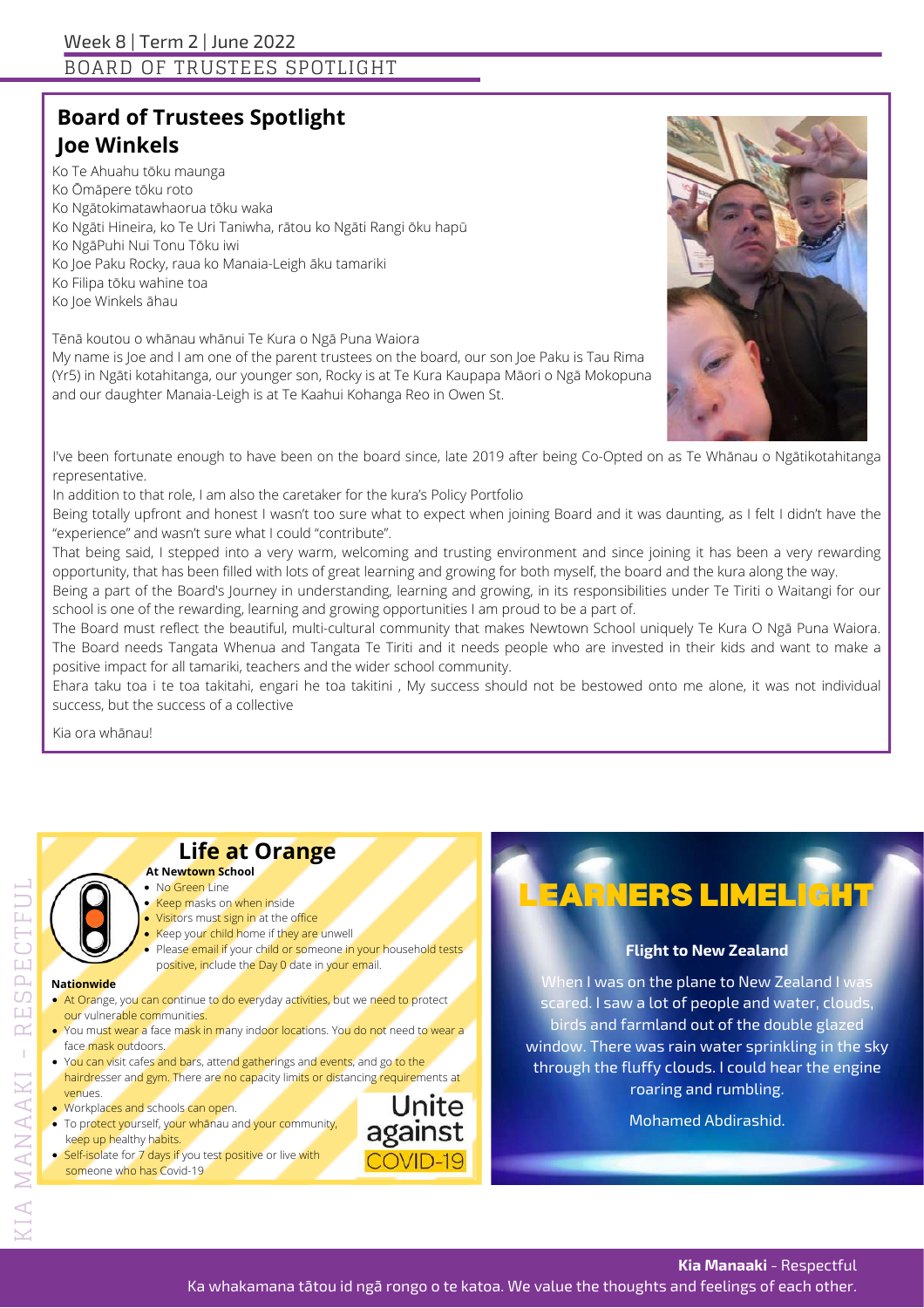### From this..

















A massive thank you to all of the people and organisations that have supplied, donated and given their time to make this delicious soup for our community. Trish Given - WCC / Mt. Vic hub, Sarah Mills - Seeds to Feeds, Esther Hamilton - school mama, Olivia Boyd - Garden to Table, Newtown New World and Commonsense Kilbirnie.

Regional Public Health

**Influenza** 

For most people with influenza (the flu), home is the best place to rest and recover

This information will help you care for someone with flu, tell you when to get extra help and prevent others getting sick.

#### **Flu symptoms**

COVID-19, flu and colds have similar symptoms

The symptoms for a cold or flu can be the similar to<br>COVID-19. If you are slok, stay home. Call your health<br>provider or Healthline and follow their advice. They may<br>advise you to have a COVID-19 test, and self-isolate<br>whil

You are more likely to have the flu if you have

- A severe fever (over 38°C) lasting several days.
- A cough and sore chest.
- Severe exhaustion and aches and pains.
- You are more likely to have the cold if you have:
- A blocked nose.
- A lot of sneezing. A sore throat.

WHANAUNGATANGA - CONNECTE

Make sure the sick person comes into contact with as<br>few people as possible, including contact between the<br>sick person and others ilving in the house.



#### **Giving care**

#### How to care for someone with flu



A person with the flu needs a few key things to help them recover

- Plenty of fluids to drink water and juice are best.
- Do not give tea or coffee.
- NO ALCOHOL
- Use paracetamol for pain and fever, make sure you check and follow the dose limits on the packet.
- Do NOT give aspirin to children or teenagers who have the flu or flu-like sickness - it can cause<br>serious lilness.
- Light clothing and blankets, and cool flannels can<br>help with fever.
- Lots of rest is important. The flu is a serious illness and may make you feel weak
- Dispose of used tissues safely.



# **Interzones Cross Country**

Congratulations to our four students who qualified and represented Newtown School at the Interzones Cross Country; Pippa Moriarty Eloise Cash Freya Ward Amos Fountain